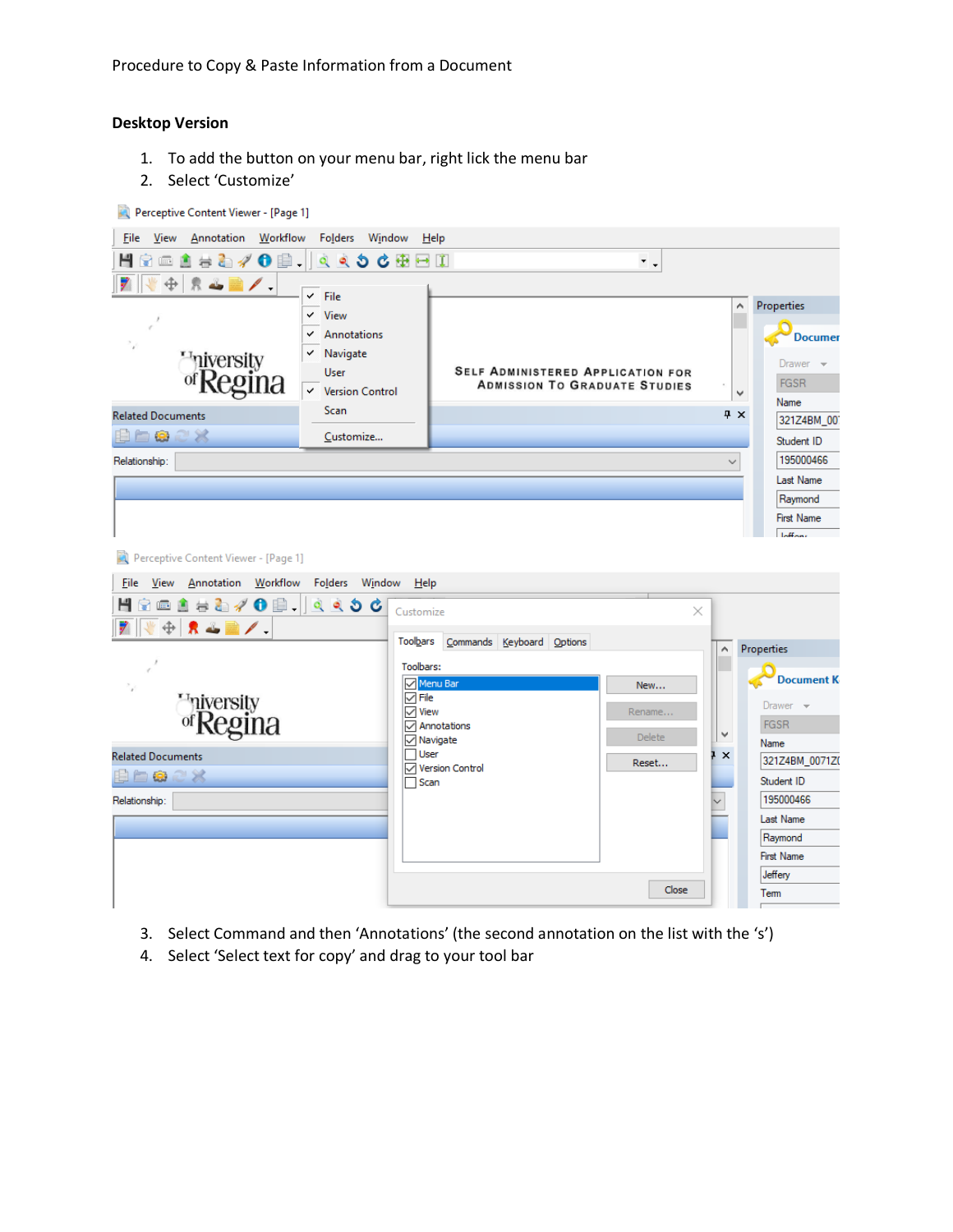## Procedure to Copy & Paste Information from a Document

| Perceptive Content Viewer - [Page 1]                                                                             |                                                                                                                                                                                                                                                                                                                   |   |                                                                                            |
|------------------------------------------------------------------------------------------------------------------|-------------------------------------------------------------------------------------------------------------------------------------------------------------------------------------------------------------------------------------------------------------------------------------------------------------------|---|--------------------------------------------------------------------------------------------|
| View Annotation Workflow Folders Window Help<br>File<br>HG - 1 <del>↓</del> 1 1 0   1 1 1 1 1 1<br>₩ ⊕ R 2 ■ / . | Customize                                                                                                                                                                                                                                                                                                         | × |                                                                                            |
| ۰,<br>Finiversity<br>egina                                                                                       | Toolbars Commands Ceyboard Options<br>To add a command to a toolbar: select a category and drag the<br>command out of this dialog box to a toolbar.<br>Commands:<br>Categories:<br>File<br>Show/Hide Annotations<br>View                                                                                          | ́ | Properties<br>D٥<br><b>Drawe</b><br><b>FGSF</b>                                            |
| lelated Documents<br>Baax<br>Relationship:                                                                       | Navigate Page<br>Annotation<br>Workflow<br><b>E</b> Select Annotation<br><b>Folders</b><br>Window<br>A Select text for copy<br>Help<br><b>Digital Signature</b><br>Annotations<br>Navigate<br>Stamp<br>User<br><b>Sticky Note</b><br>Scan<br><b>Version Control</b><br>Text<br>New Menu<br>and a series.<br>Close | v | v<br>Name<br>1x<br>321Z/<br>Studer<br>19500<br>Last N<br>Raym<br>First N<br>Jeffen<br>Term |
|                                                                                                                  |                                                                                                                                                                                                                                                                                                                   |   |                                                                                            |

 $\sim$ 

|                                    | Toolbars Commands                            |           | Keyboard Options                |                                                               |  |
|------------------------------------|----------------------------------------------|-----------|---------------------------------|---------------------------------------------------------------|--|
|                                    | command out of this dialog box to a toolbar. |           |                                 | To add a command to a toolbar: select a category and drag the |  |
| Categories:                        |                                              | Commands: |                                 |                                                               |  |
| File<br>View                       |                                              |           |                                 | Show/Hide Annotations                                         |  |
| Annotation                         |                                              |           | Navigate Page                   |                                                               |  |
| Workflow<br>Folders                |                                              |           | <b>Select Annotation</b>        |                                                               |  |
| Window                             |                                              |           | <b>All</b> Select text for copy |                                                               |  |
| Help<br>Annotations                |                                              |           | Digital Signature               |                                                               |  |
| Navigate<br>User                   |                                              |           | Stamp                           |                                                               |  |
| Scan                               |                                              |           | <b>Sticky Note</b>              |                                                               |  |
| <b>Version Control</b><br>New Menu |                                              |           | Text                            |                                                               |  |
|                                    |                                              |           | <b>STATE STATE</b>              |                                                               |  |

| Perceptive Content Viewer - [Page 1]                                                       |            |  |
|--------------------------------------------------------------------------------------------|------------|--|
|                                                                                            |            |  |
| File View Annotation Workflow Folders Window Help<br>HGC 1 3 3 4 0 4 5 4 5 4 6 5 6 6 7 8 1 |            |  |
| $\frac{1}{2}$                                                                              |            |  |
|                                                                                            | Properties |  |
|                                                                                            |            |  |
|                                                                                            |            |  |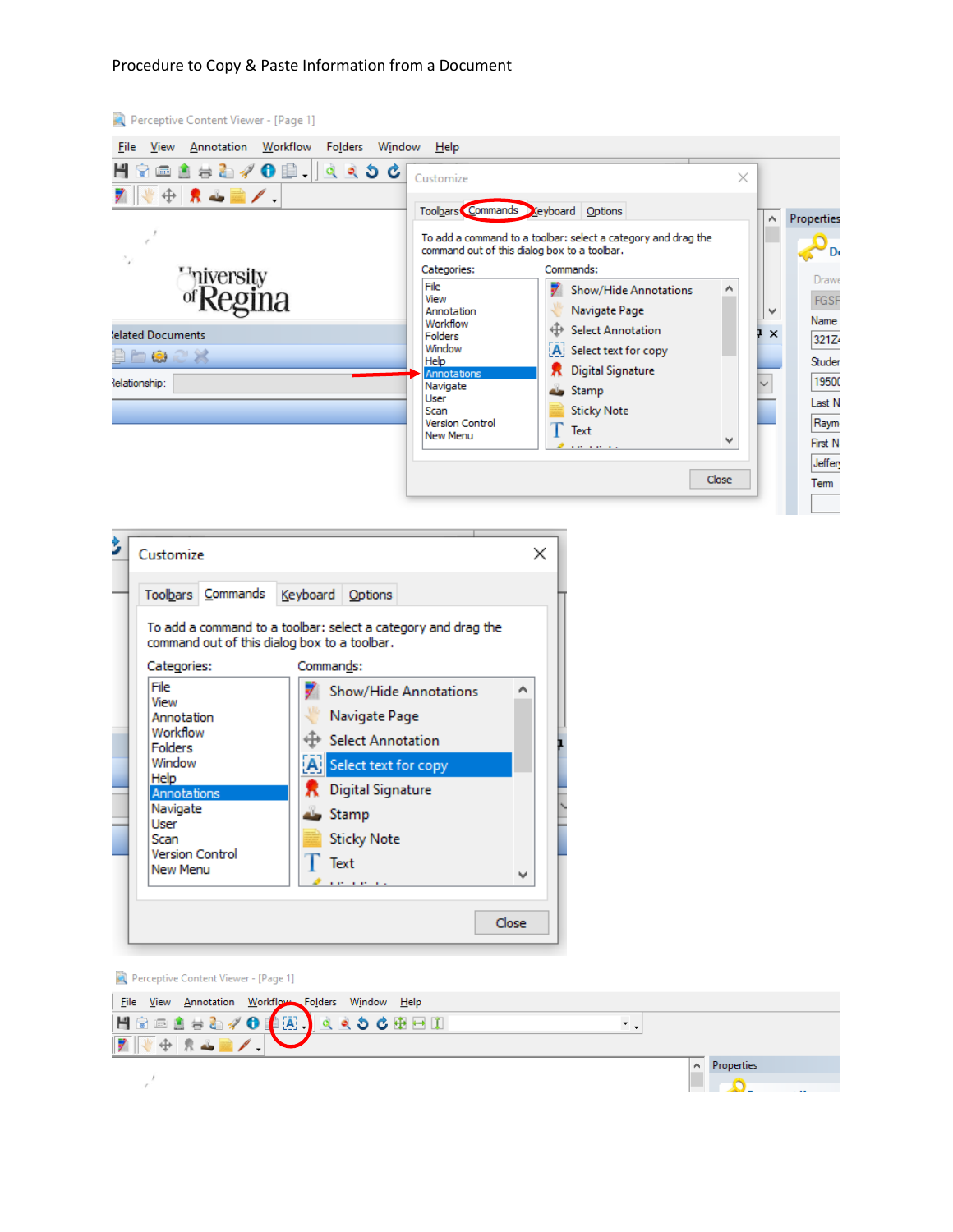5. Click the new button on the tool bar and the following message will appear



- 6. Click Yes and give it a moment to process.
- 7. Click the new button on the tool again and select the text you would like to copy

**Note:** If you get the above message again, the document is still processing so you just need to wait a bit longer



8. Then either select 'copy' to copy the text and paste in another location or select 'Edit text to copy' if you need to edit the text before copying to another location